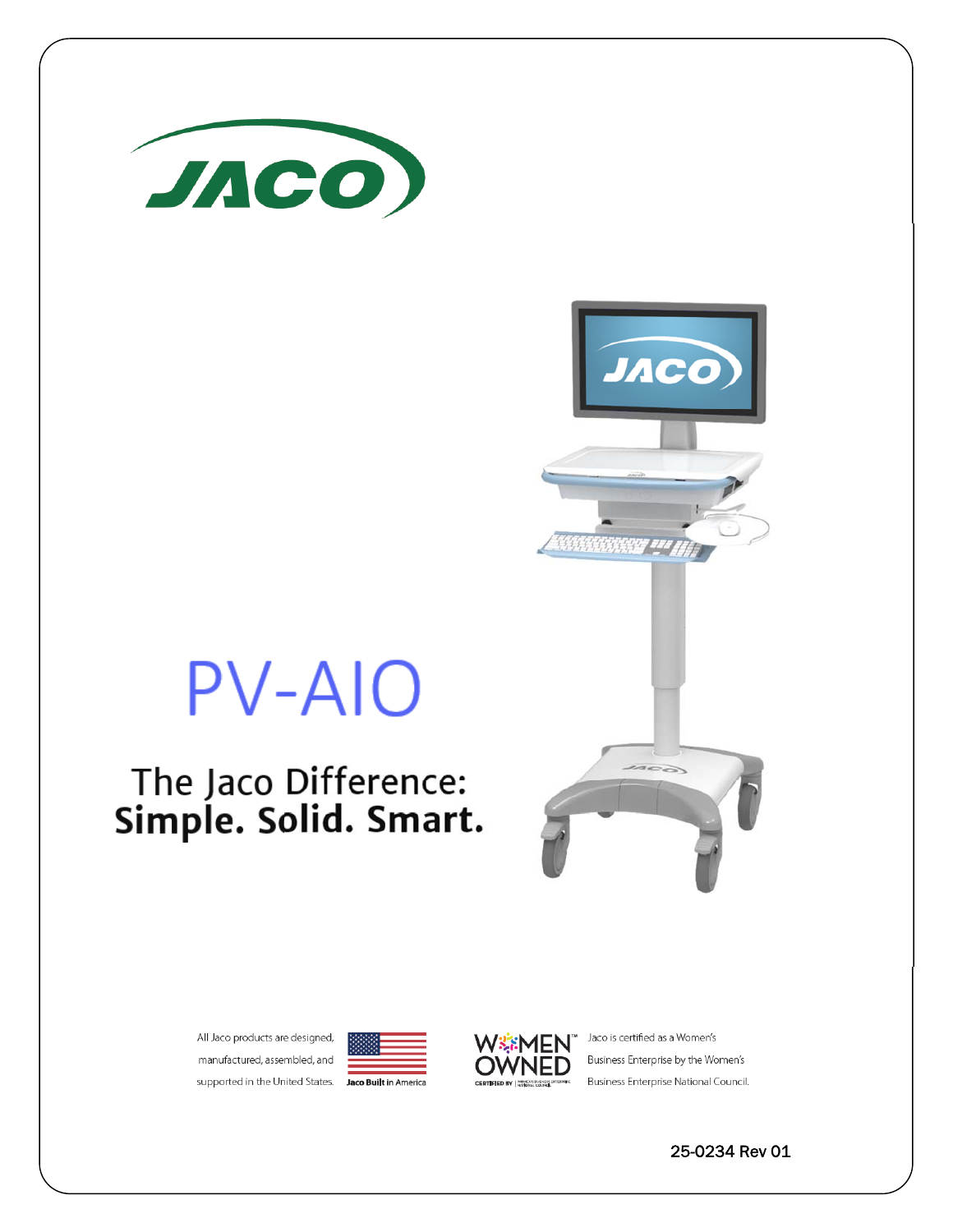# **Table of Contents**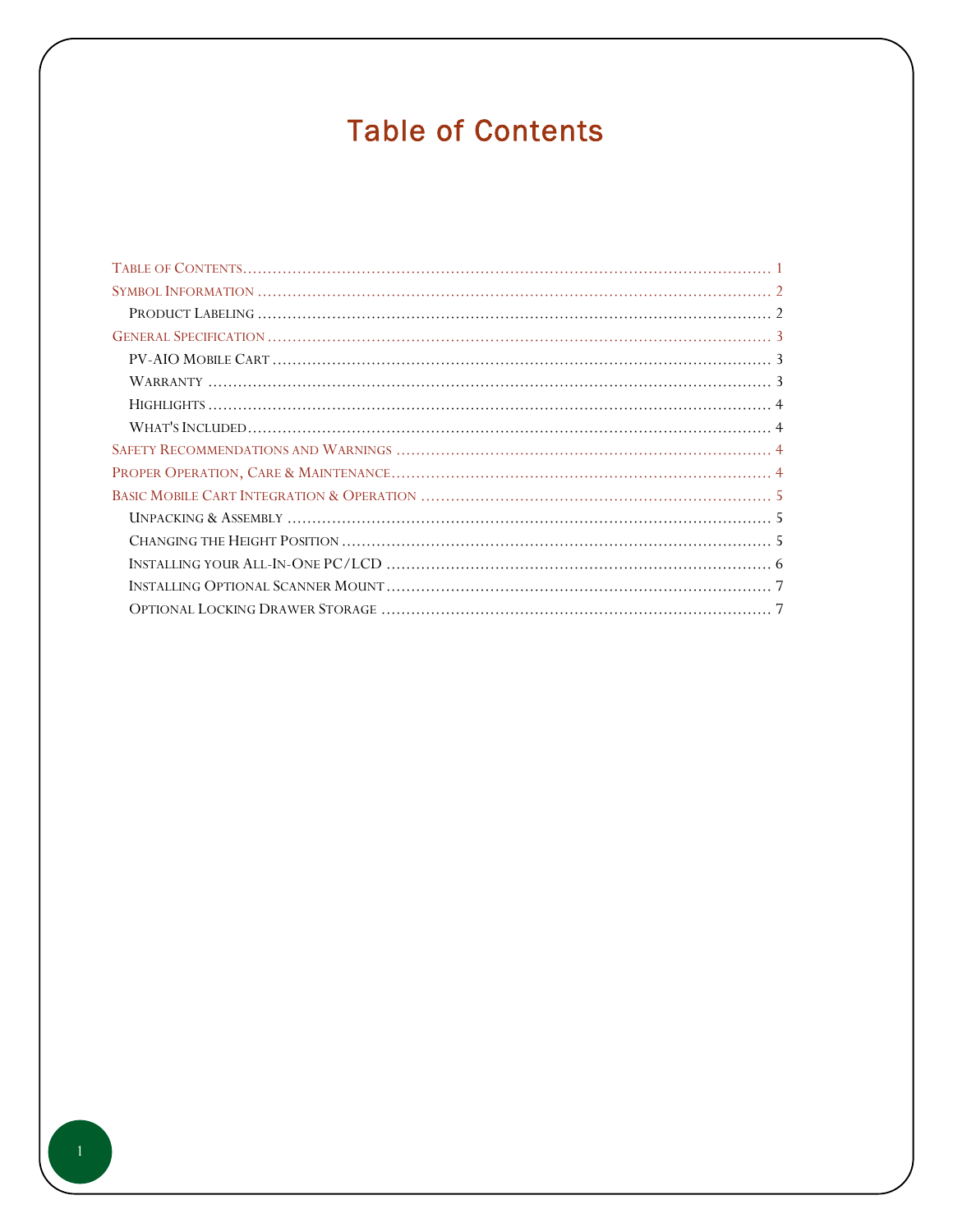# Symbol Information

The following symbol is used within this Users Guide and / or on the JACO product.



Symbol Meaning

This symbol indicates that Caution should be taken.

### Product Labeling

#### **All PV-AIO Series Mobile Carts**

The PV-AIO Mobile Carts are shipped with a P/N & Serial Number label for tracking and service assistance. This label is located on the rear Post Assembly. The information on this label is needed when contacting JACO Technical Service.



Cart Part Number, Cart Serial Number, Revision number, Sales Order Number, and Manufacture date is located here.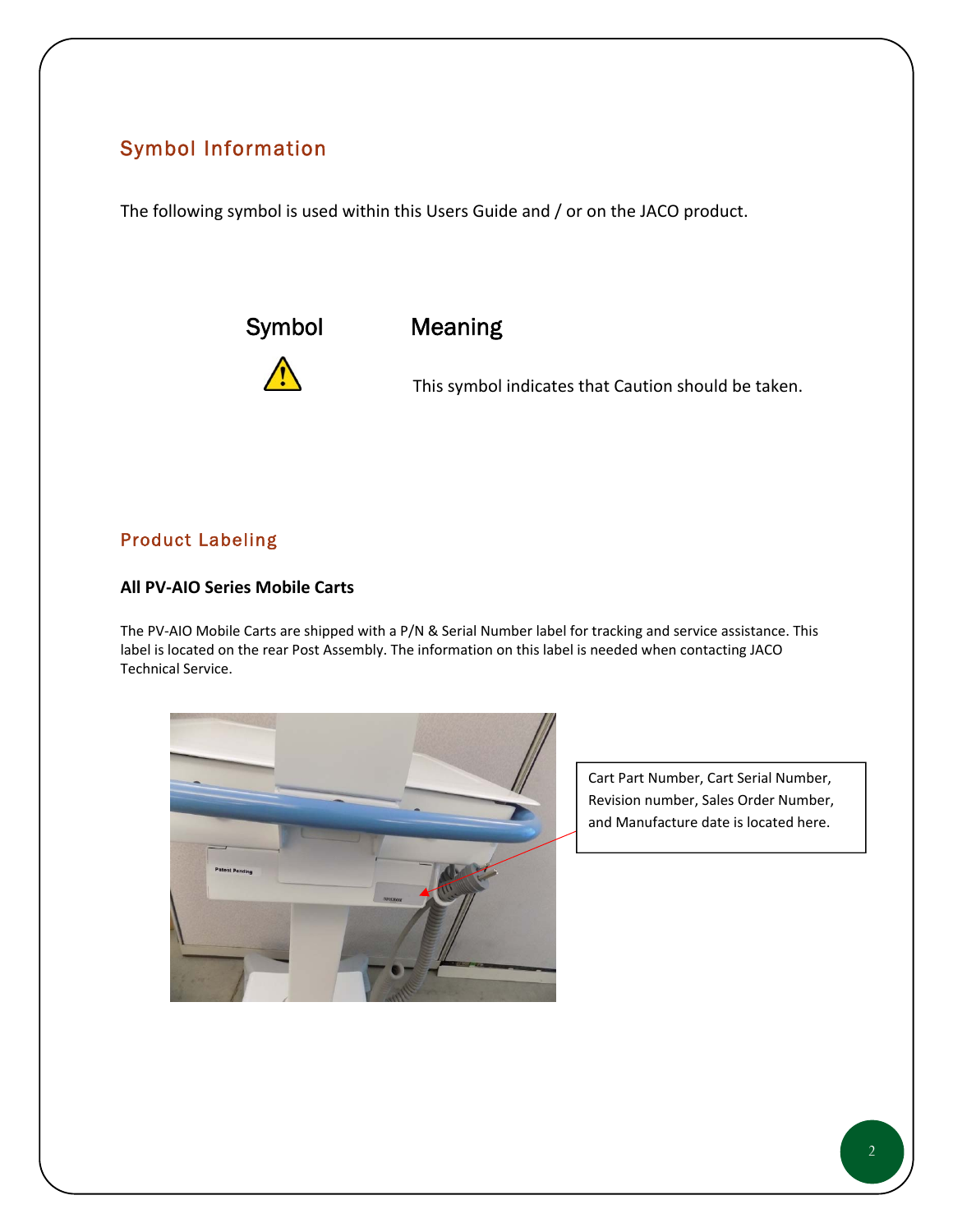# General Specification

#### PV-AIO Mobile Cart

*Non-powered JACO Mobile Cart for large All-In-One Computer Systems* 

# *Dimensions Work Surface Height Range***:** 35" to 48" *Keyboard Height***:** 29" to 42" *Work Surface***:** 20" w x 16"d *Casters***:** 5" Single Wheel, Front Locking *Base Dimension***:** 16"w x 19"d x 8.5"h *Cart Weight***:** (without options) 72 lbs. Additional weight may be added based on Cart configuration & options *Battery Power***:** The PV-AIO does not offer powered options.

#### **Warranty**

- 7- Year Limited Warranty on Structural Components
- 3- Year Limited Warranty on OEM Parts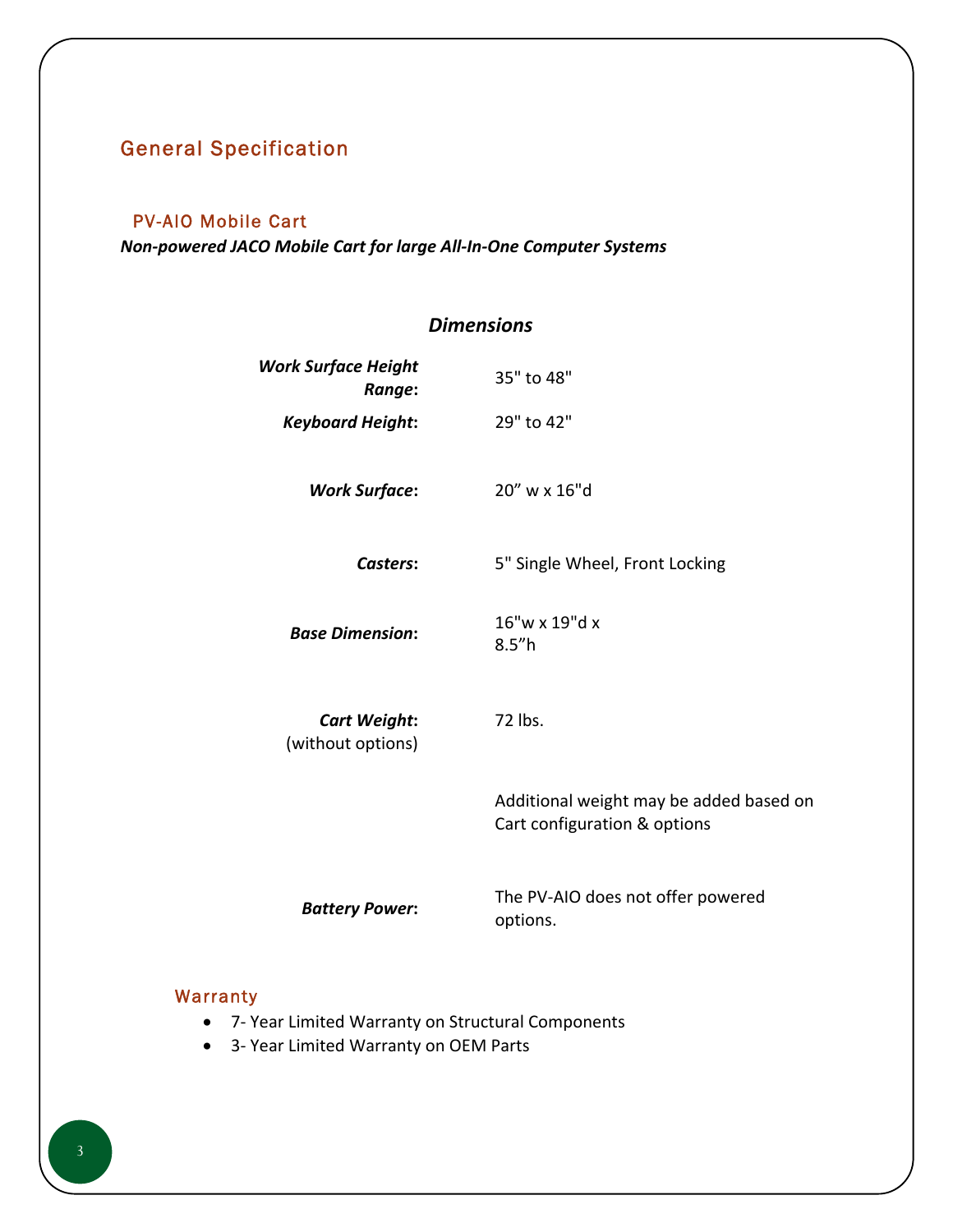#### **Highlights**

- Non-Powered Mobile Cart designed for Large All-In-One PC/LCD Devices
- Compact design with Antimicrobial Powder Coat finish for easy cleaning
- LCD Monitor Mount offers 180 degrees of rotation and an upward tilt of 20 degrees
- Retracting keyboard tray with positive and negative tilt
- Right Side Swing-Out Mouse tray with Mouse Retainer
- 13 inches of Height Adjustment
- 5 Inch Single Wheel Casters (2 Locking, 2 Non-Locking)
- Lightweight Aluminum Construction
- Smooth, Non-porous Antimicrobial Powder Coat Finish

#### What's Included

- Mobile Cart
- Straight post VESA Mounting Monitor Stand
- Sliding Keyboard Tray
- Right Mouse Tray
- 8 Foot Medical Grade Retractile Extension Power Cord

*Does not include LCD, Computer System, mouse, and Keyboard.* 

# Safety Recommendations and Warnings

**WARNING:** As with any mobile cart, caution must be taken when pushing the cart through elevator doorways and over thresholds. It is recommended that you lower the work surface to waist high and position the cart so that only one wheel contacts the threshold at a time. This will help keep the momentum of the cart moving forward and provide a safe transition



**WARNING:** The JACO Mobile Cart was designed to account for the added weight of the devices sold as part of the configuration, do not add additional weight to the Cart. When moving the Cart, do not transport at more than a 5 degree slope.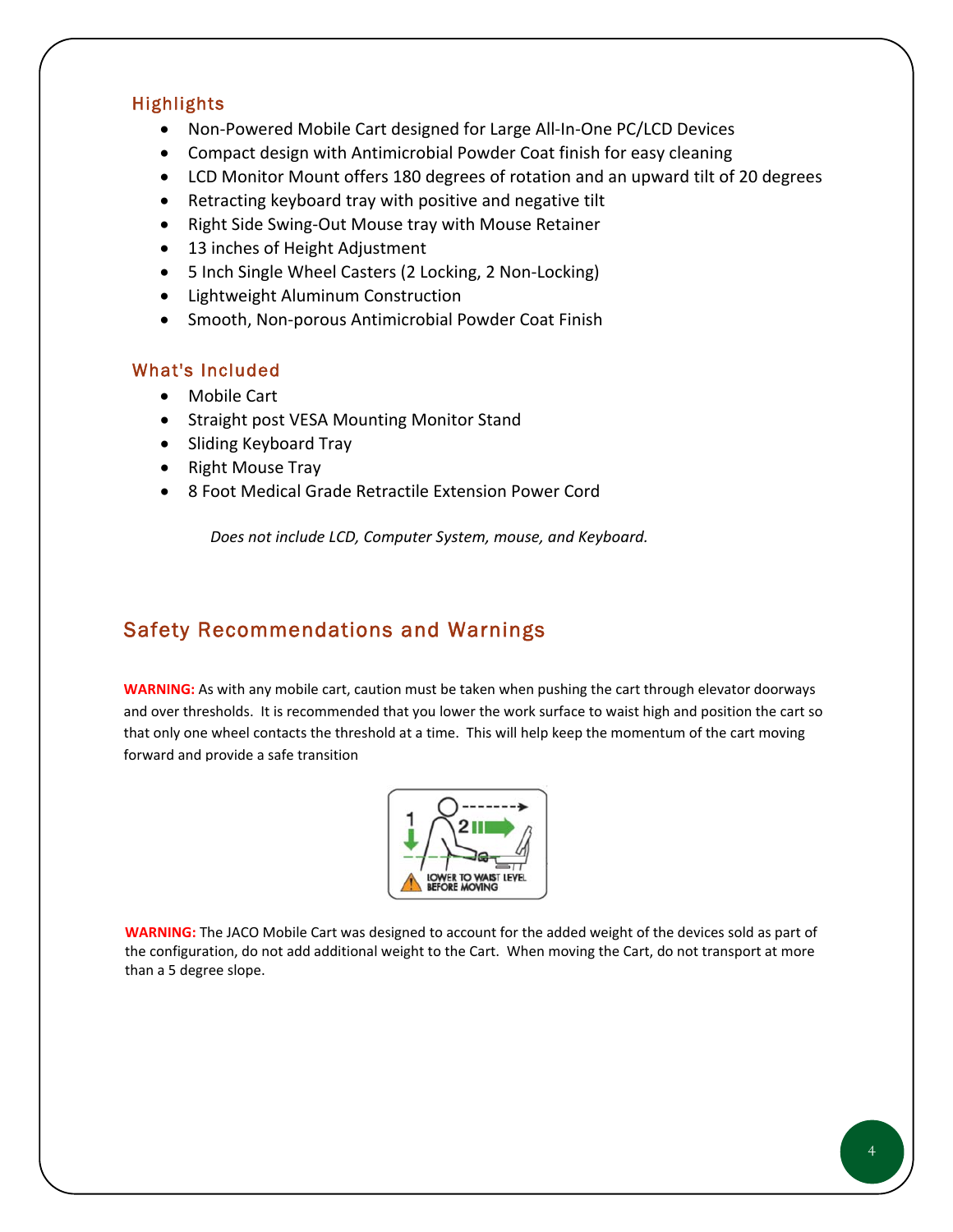### Proper Operation, Care & Maintenance

Most of the surfaces of your JACO product are finished using a durable, antimicrobial powder coat finish. It is recommended that the surface areas that are in contact with day to day use be cleaned regularly. Always review the cleaning products that are being used and verify that it is safe to use on the powder coat finish. In general, a solution or wipe that is no more than 10% bleach, such as most germicidal wipes used in hospitals, will be acceptable but it is recommended that you consult with JACO Customer Service if you are not sure it is safe to use.

HAVE A QUESTION? WE'RE HERE TO HELP.

CALL US AT 1-800-649-2278 OR VISIT JACOINC.COM/SUPPORT

JACO INC. 140 CONSTITUTION BLVD, FRANKLIN MA, USA



# Basic Mobile Cart Integration & Operation

#### Unpacking & Assembly

Your JACO Mobile Cart may be delivered stacked with one container on top of another. Please use caution when removing the top Cart for unpacking. This is a two person lift and the top Cart must be placed on the ground before unpacking. Once unpacked, there will be minimal assembly required depending on the Mobile Cart model and options you have ordered. Due to the shipping container, the LCD VESA Stand and several options may need to be installed, see details on pages 5 and 6.

#### Changing the Height Position

Your JACO Mobile Cart is height adjustable for proper ergonomics when used in a standing or sitting position. To change the height, place the palms of your hands on the left and right sides of the work surface and on the right side, squeeze the release lever by pulling it upward. This will free the internal locking piston and will allow you to pull the Cart top up or push it down and offers a total of 13" of travel. Release the lever when the cart is in the desired position.

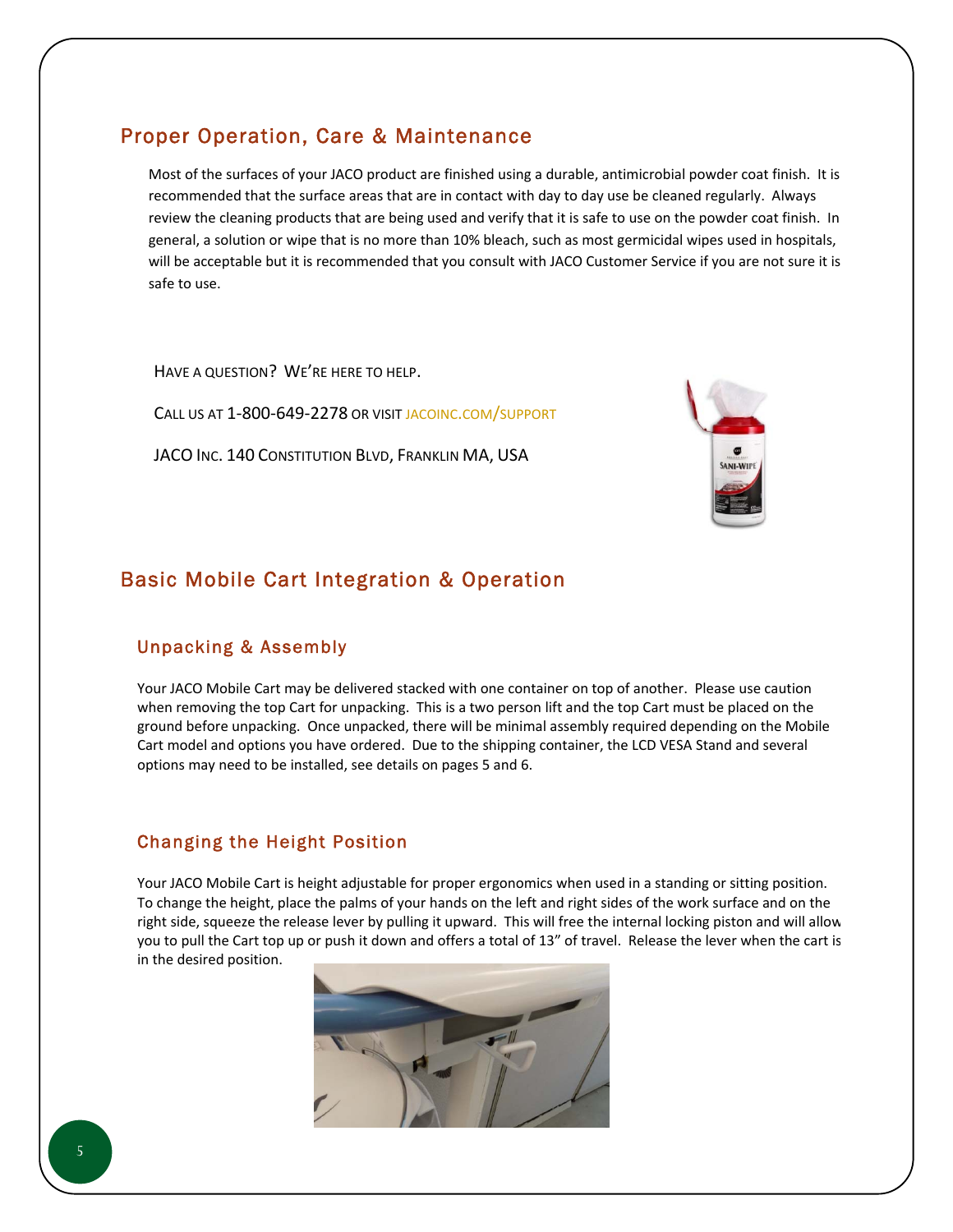### Installing your All-In-One PC/LCD

Before the All-In-One LCD can be mounted, the VESA Stand must first be installed.



1) Mount VESA Stand onto cart as pictured above.



2) Slide the VESA Stand so it is flush with Bracket. 3) Use a 3/8" Nut Driver and tighten the four screws



underneath the VESA Stand to secure in place.



4) Mount the All-In-One LCD to the VESA Stand. Secure using Four screws behind the LCD.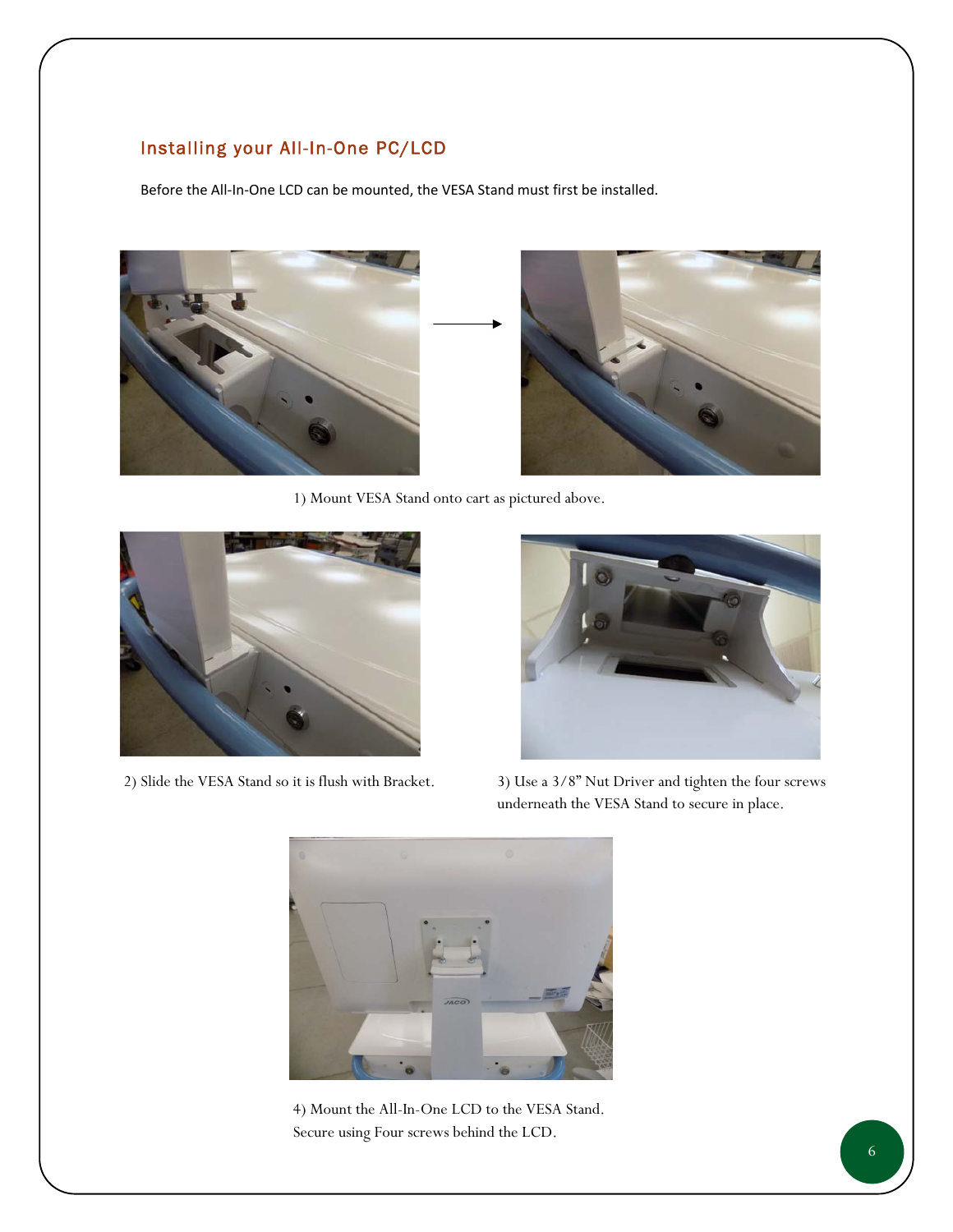#### Installing Optional Scanner Mount

If you have ordered a Scanner Holder option, you may need to install this onto the Cart. Remove the work surface and place the Scanner Holder so that the (2) threaded studs will insert into the hole at on the rear surface. Left or Right side mount Scanner Holders are available. A right side mount is shown below for reference.



#### Optional Locking Drawer Storage

Optional storage systems for the JACO PV-AIO include Non-Locking, Button-Locking and Touch-Pad Electronic-Locking options in single 3" high and 7" high drawers as well as dual 3" high drawers.

*Button-Lock Drawer* – To open the Button-Locking Drawers use the default combination 1, 2, 3, 4, OK. Turn the Knob clockwise and pull the drawer handle to open the drawer. To change the default combination press combination 1, 2, 3, 4, OK and then press OK again and wait for the green LED light to light. Once the Green LED is on enter your new combination and press OK.

It is recommended that you record the combinations of your Button-Lock. If you do forget the combination, we do offer a rescue code that will allow you to open the lock and reset the combination. You will need to contact JACO and provide the serial number of the lock which is etched along the side of the front edge as shown below. Once JACO has this information, we will forward a by-pass code that will open that particular lock. Each lock will require a different by-pass code.